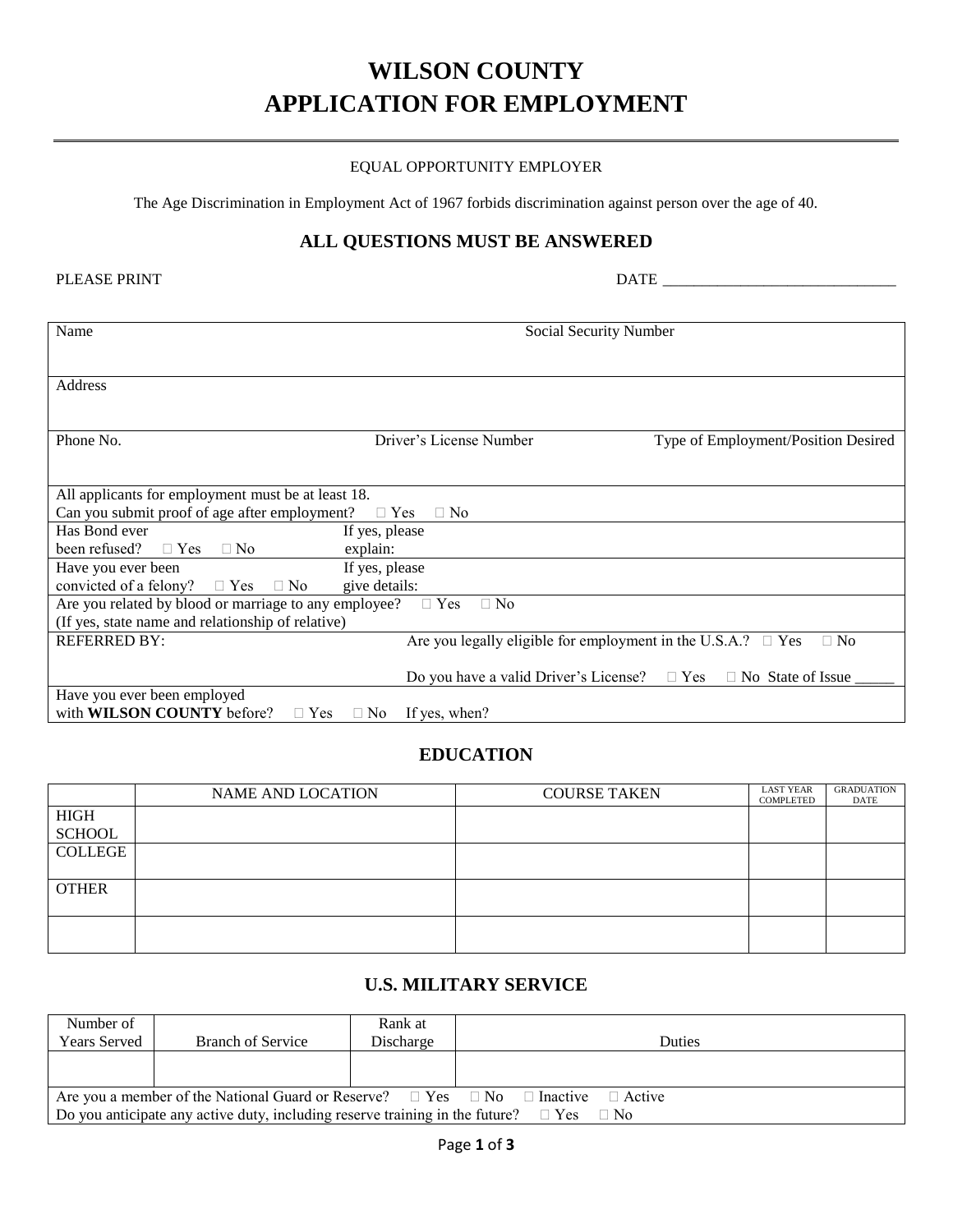#### **PREVIOUS EMPLOYMENT**

Provide employer information for the last 10 years and any other work history you feel is relevant to the position you have applied for. List below present and past employment, beginning with your most recent. Attach extra sheets if necessary.

|                             | From                       |    | To                         |                              | Annual<br>Starting<br>Salary | Annual<br>Last<br>Salary | Reason for<br>Leaving | Name of<br>Supervisor |
|-----------------------------|----------------------------|----|----------------------------|------------------------------|------------------------------|--------------------------|-----------------------|-----------------------|
| Name and Address of Company | Mo                         | Yr | Mo                         | Yr                           |                              |                          |                       |                       |
|                             |                            |    |                            |                              |                              |                          |                       |                       |
|                             |                            |    | Describe the work you did: |                              |                              |                          |                       |                       |
|                             |                            |    |                            |                              |                              |                          |                       |                       |
| Telephone                   |                            |    |                            |                              |                              |                          |                       |                       |
|                             | From<br>To                 |    |                            | Annual<br>Starting<br>Salary | Annual<br>Last<br>Salary     | Reason for<br>Leaving    | Name of<br>Supervisor |                       |
| Name and Address of Company | Mo                         | Yr | Mo                         | Yr                           |                              |                          |                       |                       |
|                             |                            |    |                            |                              |                              |                          |                       |                       |
|                             | Describe the work you did: |    |                            |                              |                              |                          |                       |                       |
|                             |                            |    |                            |                              |                              |                          |                       |                       |
| Telephone                   |                            |    |                            |                              |                              |                          |                       |                       |
|                             | From                       |    | To                         |                              | Annual<br>Starting<br>Salary | Annual<br>Last<br>Salary | Reason for<br>Leaving | Name of<br>Supervisor |
| Name and Address of Company | Mo                         | Yr | Mo                         | Yr                           |                              |                          |                       |                       |
|                             |                            |    |                            |                              |                              |                          |                       |                       |
|                             | Describe the work you did: |    |                            |                              |                              |                          |                       |                       |
|                             |                            |    |                            |                              |                              |                          |                       |                       |
| Telephone                   |                            |    |                            |                              |                              |                          |                       |                       |

#### **REFERENCES**

| Please list two references other than relatives or previous employers. |           |  |  |  |  |
|------------------------------------------------------------------------|-----------|--|--|--|--|
| Name                                                                   | Name      |  |  |  |  |
| Position                                                               | Position  |  |  |  |  |
| Company                                                                | Company   |  |  |  |  |
| Address                                                                | Address   |  |  |  |  |
|                                                                        |           |  |  |  |  |
| Telephone                                                              | Telephone |  |  |  |  |

| <b>MACHINES OPERATED</b>               | <b>MACHINERY OPERATED</b>             |                                       |  |  |
|----------------------------------------|---------------------------------------|---------------------------------------|--|--|
| Personal Computer $\Box$ Yes $\Box$ No | Dump Truck $\Box$ Yes $\Box$ No       | Back Hoe $\Box$ Yes $\Box$ No         |  |  |
| Typewriter $\Box$ Yes $\Box$ No WPM    | Motor Grader $\Box$ Yes $\Box$ No     | Paving Equipment $\Box$ Yes $\Box$ No |  |  |
| 10-key $\Box$ Yes $\Box$ No            | Front End Loader $\Box$ Yes $\Box$ No | Brush Cutter $\Box$ Yes $\Box$ No     |  |  |
| Fax Machine $\Box$ Yes $\Box$ No       | Lawn Mower $\Box$ Yes $\Box$ No       |                                       |  |  |
| Copy Machine $\Box$ Yes $\Box$ No      | Edger $\Box$ Yes $\Box$ No            |                                       |  |  |
| Scanner $\Box$ Yes $\Box$ No           | Weed Eater $\Box$ Yes $\Box$ No       |                                       |  |  |